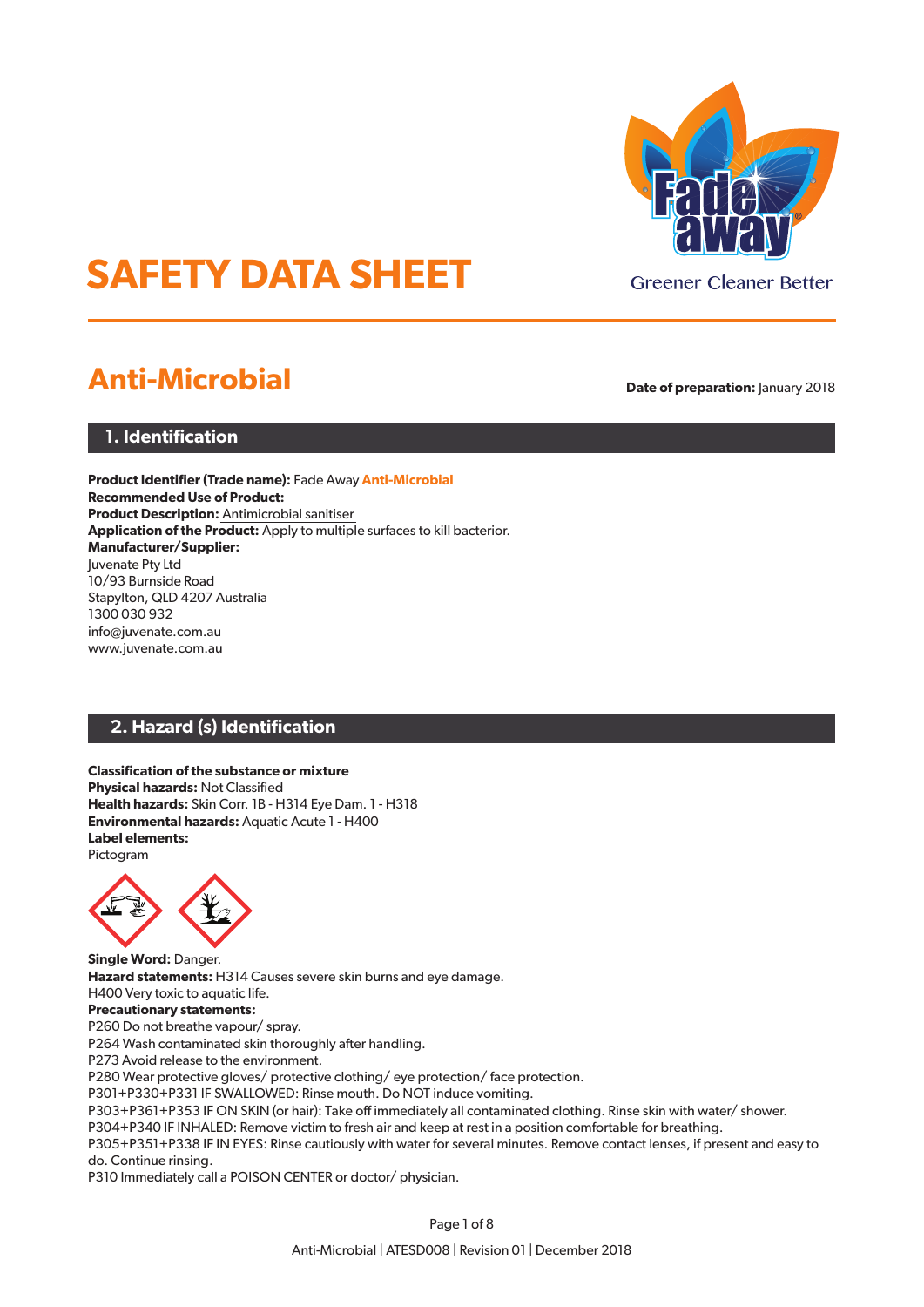P321 Specific treatment (see medical advice on this label).

P363 Wash contaminated clothing before reuse.

P391 Collect spillage.

P405 Store locked up.

P501 Dispose of contents/ container in accordance with national regulations.

**Contains:** Benzododecinium Chloride

**Other hazards:** This product does not contain any substances classified as PBT or vPvB.

## **3. Composition/Information on Ingredients**

| <b>Benzododecinium Chloride</b><br>CAS number: 139-07-1<br>M factor (Acute) = $10$                                                         | 10-30% |
|--------------------------------------------------------------------------------------------------------------------------------------------|--------|
| <b>Classification</b><br>Acute Tox. 4 - H302<br>Acute Tox. 4 - H312<br>Skin Corr. 1B - H314<br>Eye Dam. 1 - H318<br>Aquatic Acute 1 - H400 |        |

The full text for all hazard statements is displayed in Section 16.

## **4. First-aid Measures**

**General information:** Get medical attention if any discomfort continues. Show this Safety Data Sheet to the medical personnel. Chemical burns must be treated by a physician.

**Inhalation:** Move affected person to fresh air and keep warm and at rest in a position comfortable for breathing. Maintain an open airway. Loosen tight clothing such as collar, tie or belt. Rinse nose and mouth with water. Never give anything by mouth to an unconscious person. Get medical attention if symptoms are severe or persist.

**Ingestion:** Rinse mouth thoroughly with water. Give a few small glasses of water or milk to drink. Stop if the affected person feels sick as vomiting may be dangerous. Get medical attention.

**Skin Contact:** It is important to remove the substance from the skin immediately. Rinse immediately with plenty of water. Continue to rinse for at least 15 minutes and get medical attention. Chemical burns must be treated by a physician.

**Eye contact:** RRinse immediately with plenty of water. Do not rub eye. Remove any contact lenses and open eyelids wide apart. Continue to rinse for at least 15 minutes and get medical attention.

**Protection of first aiders:** It may be dangerous for first aid personnel to carry out mouth-to-mouth resuscitation.

#### **New category**

#### **Most important symptoms and effects, both acute and delayed**

**General information:** The severity of the symptoms described will vary dependent on the concentration and the length of exposure.

**Inhalation:** A single exposure may cause the following adverse effects: Corrosive to the respiratory tract. Symptoms following overexposure may include the following: Severe irritation of nose and throat.

**Ingestion:** May cause chemical burns in mouth, oesophagus and stomach. Symptoms following overexposure may include the following: Severe stomach pain. Nausea, vomiting.

**Skin contact:** Causes severe burns. Symptoms following overexposure may include the following: Pain or irritation. Redness. Blistering may occur.

**Eye contact:** Causes serious eye damage. Symptoms following overexposure may include the following: Pain. Profuse watering of the eyes. Redness.

#### **Indication of any immediate medical attention and special treatment needed**

**Notes for the doctor:** Treat symptomatically.

## **5. Fire-fighting Measures**

#### **Extinguishing Media**

**Suitable extinguishing media:** The product is not flammable. Extinguish with alcohol-resistant foam, carbon dioxide, dry powder or water fog. Use fire-extinguishing media suitable for the surrounding fire.

**Unsuitable extinguishing media**: Do not use water jet as an extinguisher, as this will spread the fire.

#### Page 2 of 8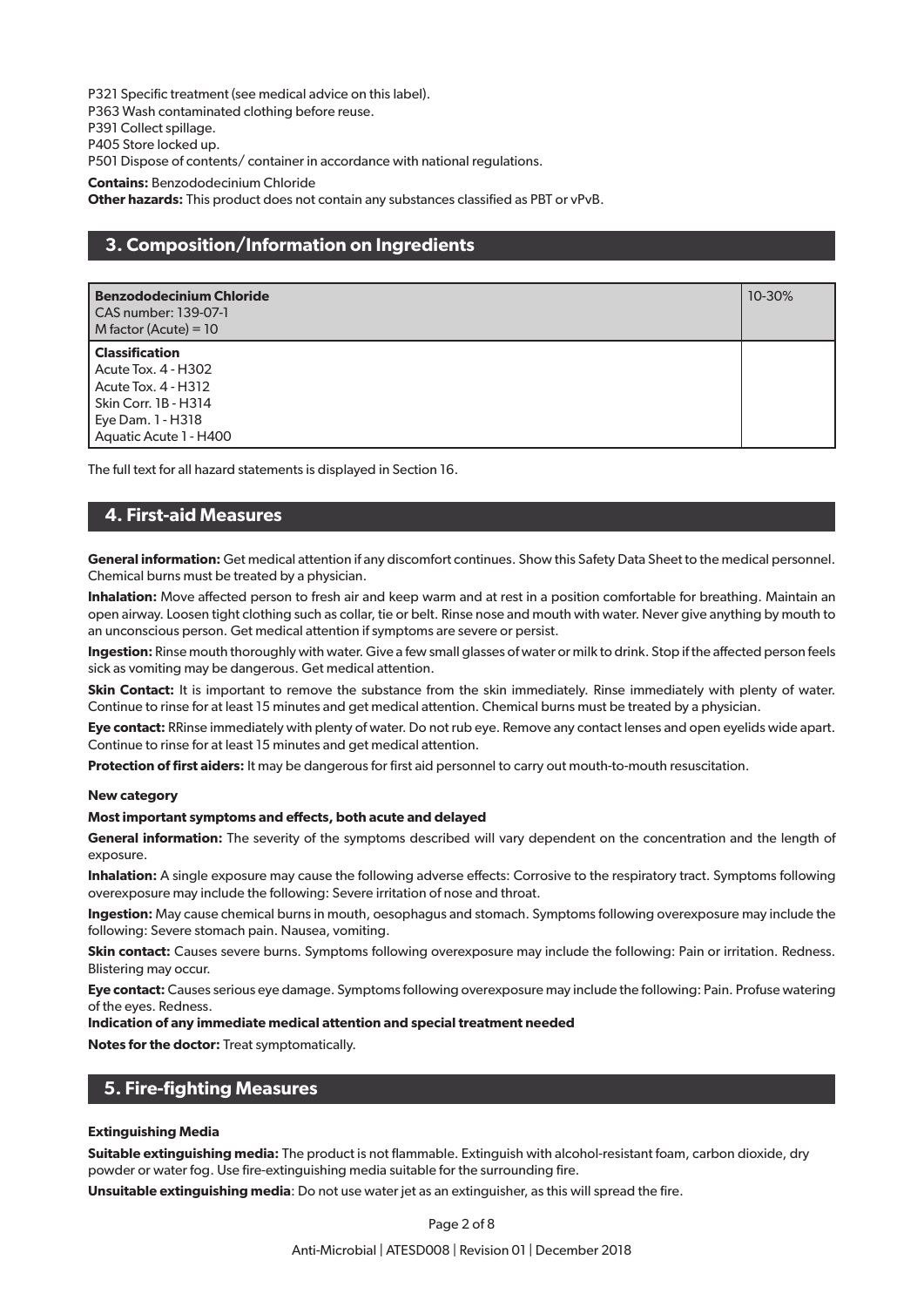#### **Special hazards arising from the substance or mixture**

**Specific hazards:** CContainers can burst violently or explode when heated, due to excessive pressure build-up. Severe corrosive hazard. Water used for fire extinguishing, which has been in contact with the product, may be corrosive. **Hazardous combustion products:** Thermal decomposition or combustion products may include the following substances: Very toxic or corrosive gases or vapours.

#### **Advice for firefighters**

**Protective actions during firefighting:** Avoid breathing fire gases or vapours. Evacuate area. Keep upwind to avoid inhalation of gases, vapours, fumes and smoke. Cool containers exposed to heat with water spray and remove them from the fire area if it can be done without risk. Cool containers exposed to flames with water until well after the fire is out. If a leak or spill has not ignited, use water spray to disperse vapours and protect men stopping the leak. Avoid discharge to the aquatic environment. Control run-off water by containing and keeping it out of sewers and watercourses. If risk of water pollution occurs, notify appropriate authorities.

**Special protective equipment for firefighters:** Wear positive-pressure self-contained breathing apparatus (SCBA) and appropriate protective clothing. Firefighter's clothing conforming to Australia/New Zealand Standards AS/NZS 4967 (for clothing) AS/NZS 1801 (for helmets), AS/NZS 4821 (for protective boots), AS/NZS 1801 (for protective gloves) will provide a basic level of protection for chemical incidents.

**Hazchem Code 2X**

## **6. Accidental Release Measures**

#### **Personal precautions, protective equipment and emergency procedures**

**Personal precautions** Wear protective clothing as described in Section 8 of this safety data sheet. No action shall be taken without appropriate training or involving any personal risk. Avoid inhalation of dust and vapours. Use suitable respiratory protection if ventilation is inadequate. Avoid contact with skin and eyes.

**Environmental precautions:** Avoid discharge into drains or watercourses or onto the ground. Avoid discharge to the aquatic environment.

#### **Methods and material for containment and cleaning up**

**Methods for cleaning up:** Wear protective clothing as described in Section 8 of this safety data sheet. Clear up spills immediately and dispose of waste safely. This product is corrosive. Small Spillages: Collect spillage. Large Spillages: Absorb spillage with non-combustible, absorbent material. The contaminated absorbent may pose the same hazard as the spilled material. Collect and place in suitable waste disposal containers and seal securely. Label the containers containing waste and contaminated materials and remove from the area as soon as possible. Flush contaminated area with plenty of water. Wash thoroughly after dealing with a spillage. Dangerous for the environment. Do not empty into drains. For waste disposal, see Section 13.

#### **Reference to other sections**

**Reference to other sections:** For personal protection, see Section 8. See Section 11 for additional information on health hazards. See Section 12 for additional information on ecological hazards. For waste disposal, see Section 13.

## **7. Handling and storage, including how the chemical may be safely used**

#### **Precautions for safe handling**

**Usage precautions:** Read and follow manufacturer's recommendations. Wear protective clothing as described in Section 8 of this safety data sheet. Keep away from food, drink and animal feeding stuffs. Handle all packages and containers carefully to minimise spills. Keep container tightly sealed when not in use. Avoid the formation of mists. This product is corrosive. Immediate first aid is imperative. Avoid discharge to the aquatic environment. Do not handle until all safety precautions have been read and understood. Do not handle broken packages without protective equipment. Do not reuse empty containers. **Advice on general occupational hygiene:** Wash promptly if skin becomes contaminated. Take off contaminated clothing and wash before reuse. Wash contaminated clothing before reuse.

#### **Conditions for safe storage, including any incompatibilities**

**Storage precautions:** Store locked up. Keep only in the original container. Keep container tightly closed, in a cool, well ventilated place. Keep containers upright. Protect containers from damage.

**Storage class:** Corrosive storage.

**Specific end use(s) Specific end use(s):** The identified uses for this product are detailed in Section 1.2.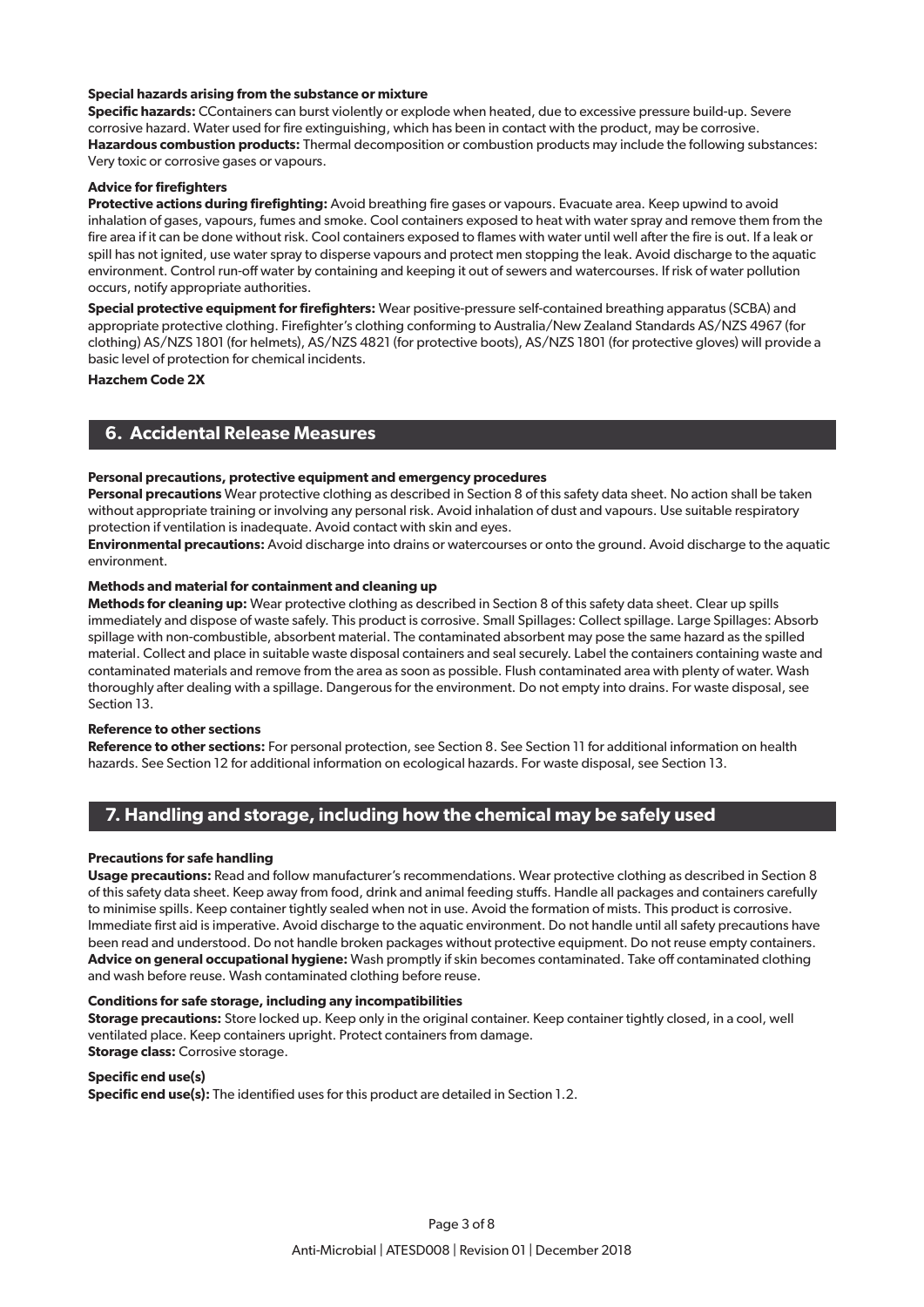## **8. Exposure Controls/Personal Protection**

#### **Control parameters**

**Exposure controls**

**Protective equipment**



**Appropriate engineering controls:** Provide adequate ventilation. Observe any occupational exposure limits for the product or ingredients.

**Eye/face protection:** Wear tight-fitting, chemical splash goggles or face shield. If inhalation hazards exist, a fullface respirator may be required instead.

**Hand protection:** Wear protective gloves. The most suitable glove should be chosen in consultation with the glove supplier/ manufacturer, who can provide information about the breakthrough time of the glove material. To protect hands from chemicals, gloves should comply with Australia/New Zealand Standard AS/NZS 2161. Considering the data specified by the glove manufacturer, check during use that the gloves are retaining their protective properties and change them as soon as any deterioration is detected. Frequent changes are recommended.

**Other skin and body protection:** May cause skin sensitisation or allergic reactions in sensitive individuals. Wear appropriate clothing to prevent repeated or prolonged skin contact.

**Hygiene measures :**Wash hands thoroughly after handling. Wash at the end of each work shift and before eating, smoking and using the toilet. Do not eat, drink or smoke when using this product.

**Respiratory protection:** Ensure all respiratory protective equipment is suitable for its intended use and complies with Australia/New Zealand Standard AS/NZS 1716. Check that the respirator fits tightly and the filter is changed regularly. Gas and combination filter cartridges should comply with Australia/New Zealand Standard AS/NZS 1716. Full face mask respirators with replaceable filter cartridges should comply with Australia/New Zealand Standard AS/NZS 1716. Half mask and quarter mask respirators with replaceable filter cartridges should comply with Australia/New Zealand Standard AS/NZS 1716. **Environmental exposure controls:** Keep container tightly sealed when not in use. Emissions from ventilation or work process equipment should be checked to ensure they comply with the requirements of environmental protection legislation. In some cases, fume scrubbers, filters or engineering modifications to the process equipment will be necessary to reduce emissions to acceptable levels.

## **9. Physical & Chemical Properties**

#### **Information on basic physical and chemical properties**

**Appearance:** Clear Liquid. **Colour:** Clear. **Odour: Characteristic. Specific Gravity:** 1.04

## **10. Stability & Reactivity**

**Reactivity:** There are no known reactivity hazards associated with this product.

**Chemical stability:** Stable at normal ambient temperatures and when used as recommended. Stable under the prescribed storage conditions.

**Possibility of hazardous reactions:** No potentially hazardous reactions known.

**Conditions to avoid:** There are no known conditions that are likely to result in a hazardous situation. **Materials to avoid:** No specific material or group of materials is likely to react with the product to produce a hazardous situation.

**Hazardous decomposition products:** Does not decompose when used and stored as recommended. Thermal decomposition or combustion products may include the following substances: Corrosive gases or vapours.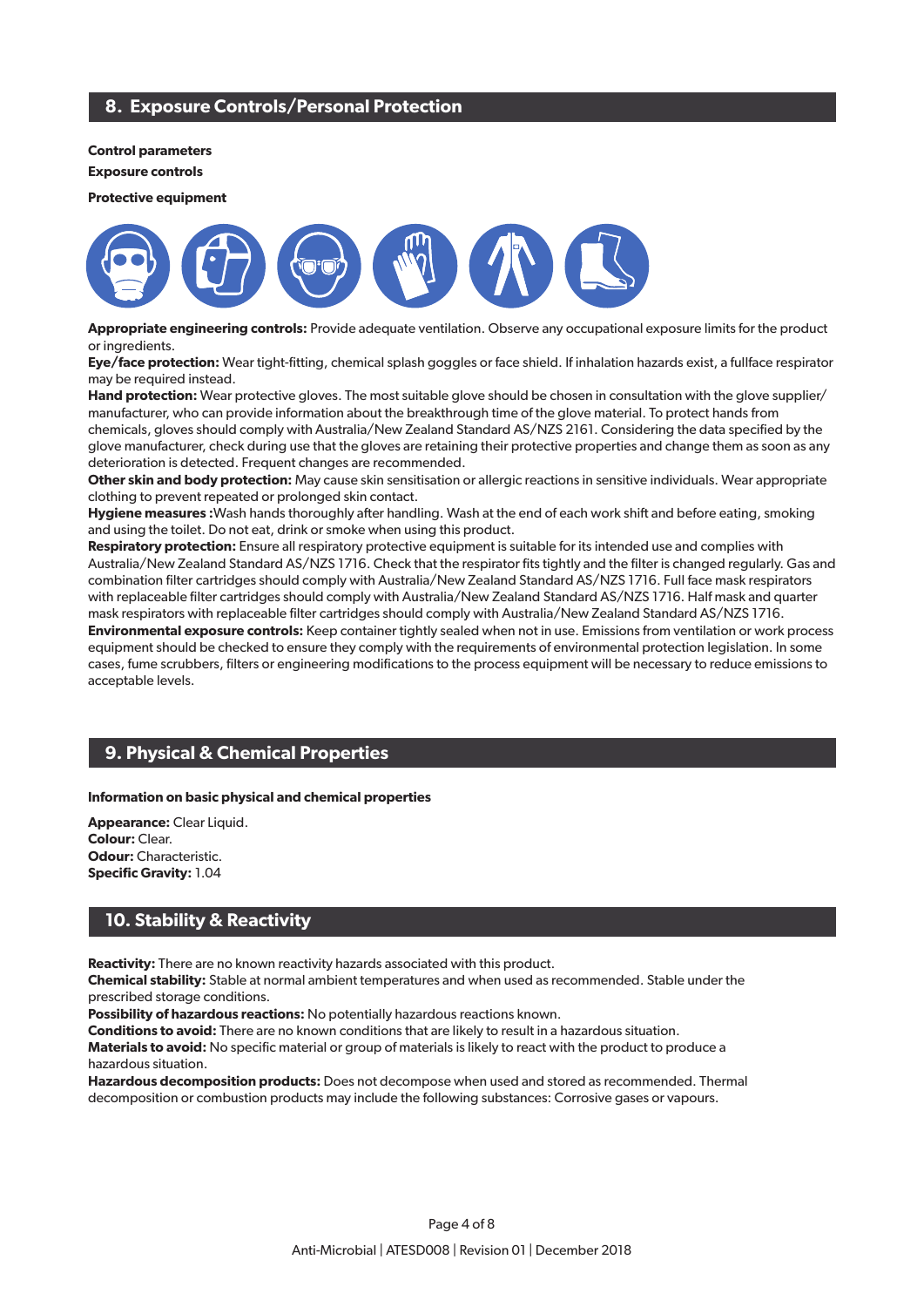## **11. Toxicological Information:**

#### **Information on toxicological effects**

**Acute toxicity - oral Notes (oral LD₅ )** Based on available data the classification criteria are not met. **ATE oral (mg/kg)** 5,000.0

**Acute toxicity - dermal Notes (dermal LD**) Based on available data the classification criteria are not met. **ATE dermal (mg/kg)** 11,000.0

**Acute toxicity - inhalation Notes (inhalation LC**) Based on available data the classification criteria are not met.

**Skin corrosion/irritation Animal data:** Skin Corr. 1B - H314 Causes severe burns.

**Serious eye damage/irritation**

**Serious eye damage/irritation**: Eye Dam. 1 - H318 Corrosive to skin. Corrosivity to eyes is assumed.

#### **Respiratory sensitisation Respiratory sensitisation:** Based on available data the classification criteria are not met.

**Skin sensitisation**

**Skin sensitisation:** May cause skin sensitisation or allergic reactions in sensitive individuals.

#### **Germ cell mutagenicity**

Genotoxicity - in vitro Based on available data the classification criteria are not met.

#### **Carcinogenicity**

**Carcinogenicity:** Based on available data the classification criteria are not met. **IARC carcinogenicity:** None of the ingredients are listed or exempt.

#### **Reproductive toxicity**

**Reproductive toxicity - fertility:** Based on available data the classification criteria are not met. **Reproductive toxicity - development:** Based on available data the classification criteria are not met.

#### **Specific target organ toxicity - single exposure**

**STOT - single exposure:** Not classified as a specific target organ toxicant after a single exposure.

#### **Specific target organ toxicity - repeated exposure**

**STOT - repeated exposure:** Not classified as a specific target organ toxicant after repeated exposure.

#### **Aspiration hazard**

**Aspiration hazard:** Based on available data the classification criteria are not met.

**General information:** The severity of the symptoms described will vary dependent on the concentration and the

length of exposure.

**Inhalation:** Corrosive to the respiratory tract. Symptoms following overexposure may include the following: Severe irritation of nose and throat.

**Ingestion:** May cause chemical burns in mouth, oesophagus and stomach. Symptoms following overexposure may include the following: Severe stomach pain. Nausea, vomiting.

**Skin Contact:** Causes severe burns. Symptoms following overexposure may include the following: Pain or irritation. Redness. Blistering may occur.

**Eye contact:** Causes serious eye damage. Symptoms following overexposure may include the following: Pain. Profuse watering of the eyes. Redness.

**Route of entry:** Ingestion Inhalation Skin and/or eye contact **Target Organs: No specific target organs known.** 

## **12. Ecological Information**

**Ecotoxicity:** Aquatic Acute 1 - H400 Very toxic to aquatic life. **Toxicity:** Based on available data the classification criteria are not met. **Persistence and degradability Persistence and degradability:** The degradability of the product is not known. **Bioaccumulative potential Bioaccumulative Potential:** No data available on bioaccumulation. **Mobility in soil**

Page 5 of 8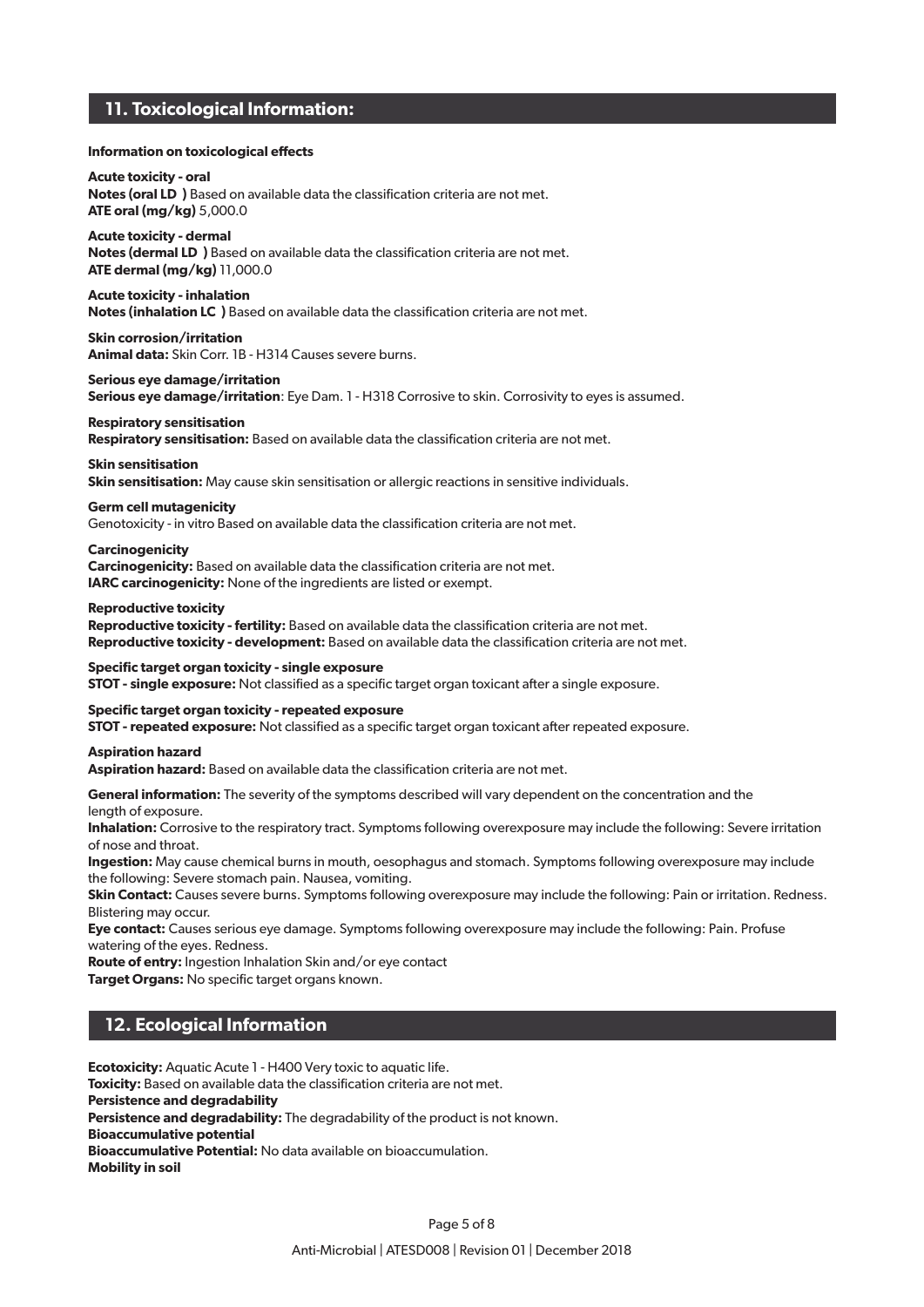**Mobility:** No data available.

**Results of PBT and vPvB assessment Other adverse effects Other adverse effects:** None known.

## **13. Disposal Considerations**

#### **Waste treatment methods**

**General information:** The generation of waste should be minimised or avoided wherever possible. Reuse or recycle products wherever possible. This material and its container must be disposed of in a safe way. When handling waste, the safety precautions applying to handling of the product should be considered. Care should be taken when handling emptied containers that have not been thoroughly cleaned or rinsed out. Empty containers or liners may retain some product residues and hence be potentially hazardous.

**Disposal methods:** Dispose of surplus products and those that cannot be recycled via a licensed waste disposal contractor. Waste, residues, empty containers, discarded work clothes and contaminated cleaning materials should be collected in designated containers, labelled with their contents. Incineration or landfill should only be considered when recycling is not feasible.

## **14 Transport Information**

**General:** For limited quantity packaging/limited load information, consult the relevant modal documentation using the data shown in this section.

**UN number UN No. (ADG): 1760 UN No. (IMDG) 1760 UN No. (ICAO) 1760**

#### **UN proper shipping name**

**Proper shipping name (ADG):** CORROSIVE LIQUID, N.O.S. (CONTAINS Benzododecinium Chloride) **Proper shipping name (IMDG):** CORROSIVE LIQUID, N.O.S. (CONTAINS Benzododecinium Chloride) **Proper shipping name (ICAO):** CORROSIVE LIQUID, N.O.S. (CONTAINS Benzododecinium Chloride)

**Transport hazard class(es) ADG class 8 ADG classification code C9 ADG label 8 IMDG class 8 ICAO class/division 8**

**Transport Labels**



**Packing group ADG packing group II IMDG packing group II ICAO packing group II**

**Environmental hazards Environmentally hazardous substance/marine pollutant**

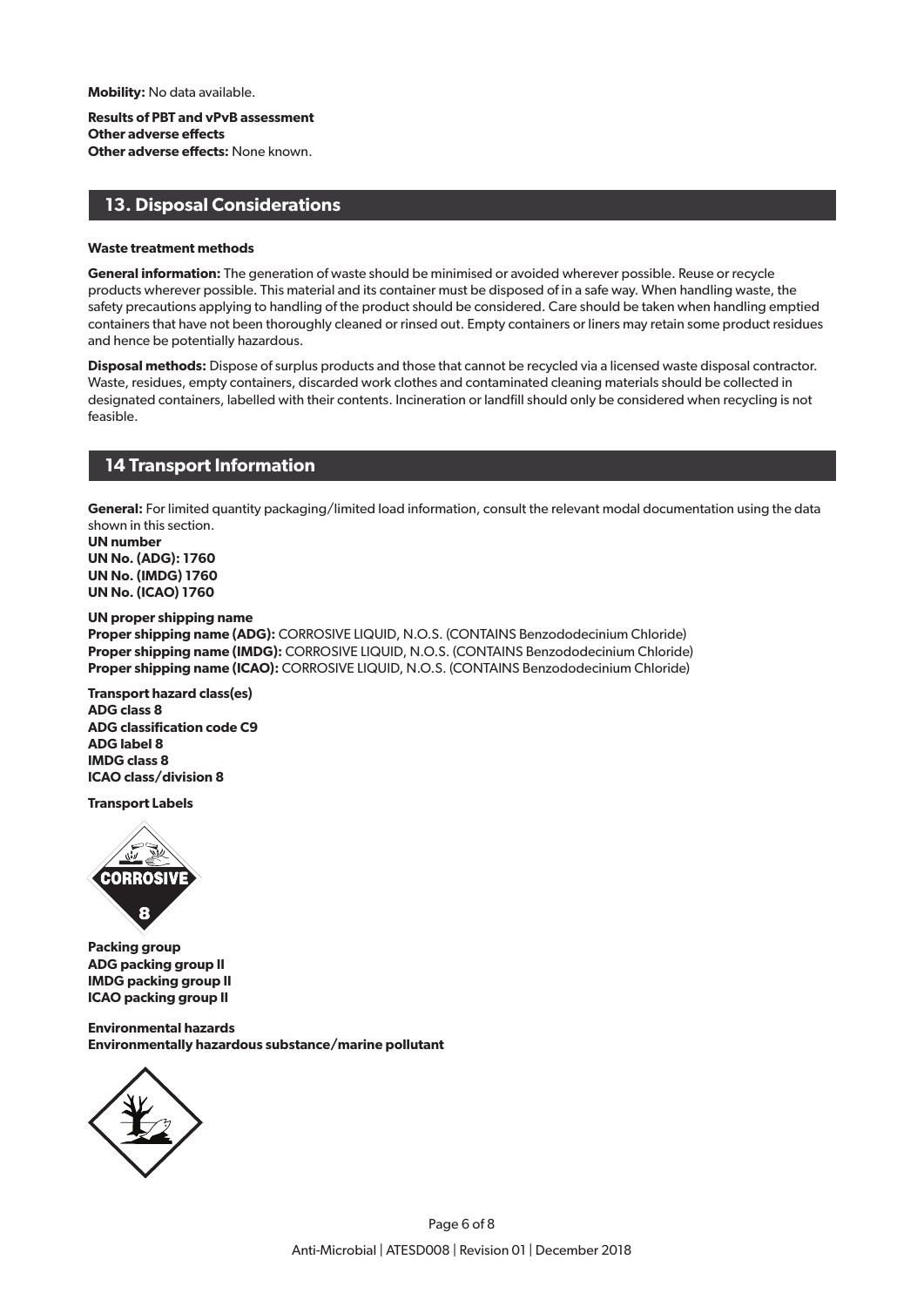#### **Special precautions for user**

Always transport in closed containers that are upright and secure. Ensure that persons transporting the product know what to do in the event of an accident or spillage.

#### **EmS: F-A, S-B**

**Hazchem Code: 2X**

**Transport in bulk according to Annex II of MARPOL 73/78 and the IBC Code:** Not applicable

## **15. Regulatory Information**

### **Safety, health and environmental regulations/legislation specific for the substance or mixture**

**Inventories**

Australia - AICS

None of the ingredients are listed or exempt.

## **16. Other Information**

**Training advice:** Only trained personnel should use this material.

## **Revision date:** 26/07/2016

### **Revision 1**

**General Information:** The following risk and hazard statements are to be considered a glossary. They relate to the raw materials used in this product and therefore may not be accurate for the finished product itself. For the complete risk and hazard statements for this product please refer to section 2 of this Safety Data Sheet

#### **Hazard statements in full H302 Harmful if swallowed.**

H312 Harmful in contact with skin.

H314 Causes severe skin burns and eye damage.

H318 Causes serious eye damage.

H400 Very toxic to aquatic life.

This information relates only to the specific material designated and may not be valid for such material used in combination with any other materials or in any process. Such information is, to the best of the company's knowledge and belief, accurate and reliable as of the date indicated. However, no warranty, guarantee or representation is made to its accuracy, reliability or completeness. It is the user's responsibility to satisfy himself as to the suitability of such information for his own particular use.